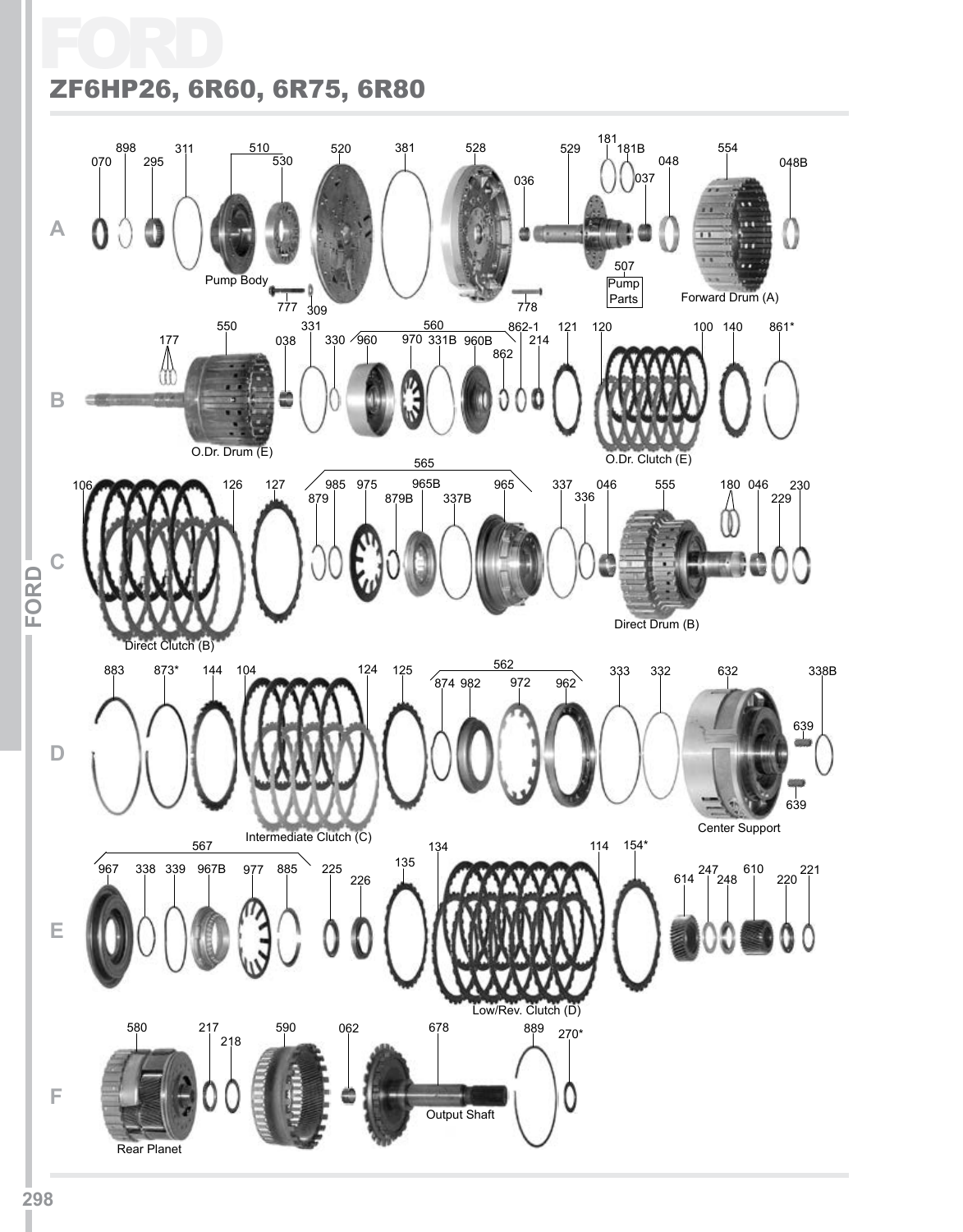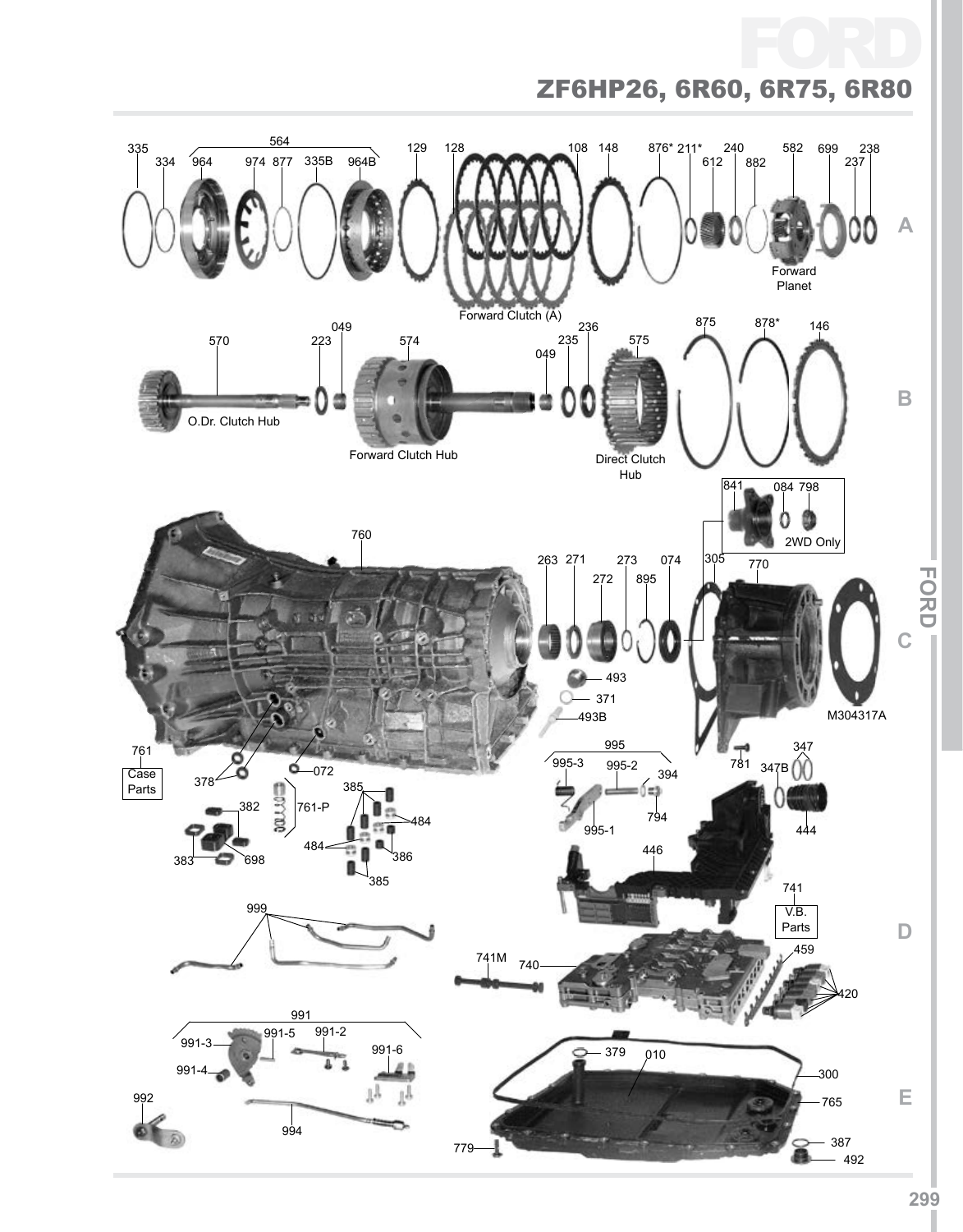|                         | ILL# Part#              |  |                             | QTY | REF# |  |  |
|-------------------------|-------------------------|--|-----------------------------|-----|------|--|--|
|                         |                         |  | <b>OVERHAUL KITS</b>        |     |      |  |  |
|                         |                         |  |                             |     |      |  |  |
|                         |                         |  |                             |     |      |  |  |
|                         |                         |  |                             |     |      |  |  |
|                         |                         |  |                             |     |      |  |  |
|                         |                         |  |                             |     |      |  |  |
|                         |                         |  | <b>MASTER L/STEEL KITS</b>  |     |      |  |  |
|                         | $N1$                    |  |                             |     |      |  |  |
|                         |                         |  |                             |     |      |  |  |
|                         |                         |  |                             |     |      |  |  |
|                         |                         |  |                             |     |      |  |  |
|                         |                         |  | <b>MASTER W/STEELS KITS</b> |     |      |  |  |
|                         |                         |  |                             |     |      |  |  |
|                         |                         |  |                             |     |      |  |  |
|                         |                         |  |                             |     |      |  |  |
|                         |                         |  |                             |     |      |  |  |
|                         |                         |  |                             |     |      |  |  |
|                         |                         |  | <b>FILTERS</b>              |     |      |  |  |
|                         |                         |  |                             |     |      |  |  |
|                         |                         |  |                             |     |      |  |  |
|                         |                         |  |                             |     |      |  |  |
|                         |                         |  |                             |     |      |  |  |
|                         |                         |  |                             |     |      |  |  |
|                         |                         |  |                             |     |      |  |  |
|                         |                         |  | <b>BUSHINGS</b>             |     |      |  |  |
|                         |                         |  |                             |     |      |  |  |
|                         |                         |  |                             |     |      |  |  |
|                         |                         |  |                             |     |      |  |  |
| $\overline{\mathbf{r}}$ |                         |  |                             |     |      |  |  |
| O                       |                         |  |                             |     |      |  |  |
| ш                       |                         |  |                             |     |      |  |  |
|                         |                         |  |                             |     |      |  |  |
|                         |                         |  |                             |     |      |  |  |
|                         |                         |  |                             |     |      |  |  |
|                         |                         |  |                             |     |      |  |  |
|                         |                         |  |                             |     |      |  |  |
|                         |                         |  |                             |     |      |  |  |
|                         |                         |  |                             |     |      |  |  |
|                         | <b>METAL CLAD SEALS</b> |  |                             |     |      |  |  |
|                         |                         |  |                             |     |      |  |  |
|                         |                         |  |                             |     |      |  |  |
|                         |                         |  |                             |     |      |  |  |
|                         |                         |  |                             |     |      |  |  |
|                         |                         |  |                             |     |      |  |  |
|                         |                         |  |                             |     |      |  |  |
|                         |                         |  |                             |     |      |  |  |
|                         |                         |  | <b>FRICTIONS</b>            |     |      |  |  |
|                         |                         |  |                             |     |      |  |  |
|                         |                         |  |                             |     |      |  |  |
|                         |                         |  |                             |     |      |  |  |
|                         |                         |  |                             |     |      |  |  |
|                         |                         |  |                             |     |      |  |  |
|                         |                         |  |                             |     |      |  |  |
|                         |                         |  |                             |     |      |  |  |
|                         |                         |  |                             |     |      |  |  |
|                         |                         |  |                             |     |      |  |  |
|                         |                         |  | <b>STEELS</b>               |     |      |  |  |
|                         |                         |  |                             |     |      |  |  |
|                         |                         |  |                             |     |      |  |  |
|                         |                         |  |                             |     |      |  |  |
|                         |                         |  |                             |     |      |  |  |
|                         |                         |  |                             |     |      |  |  |
|                         |                         |  |                             |     |      |  |  |
|                         |                         |  |                             |     |      |  |  |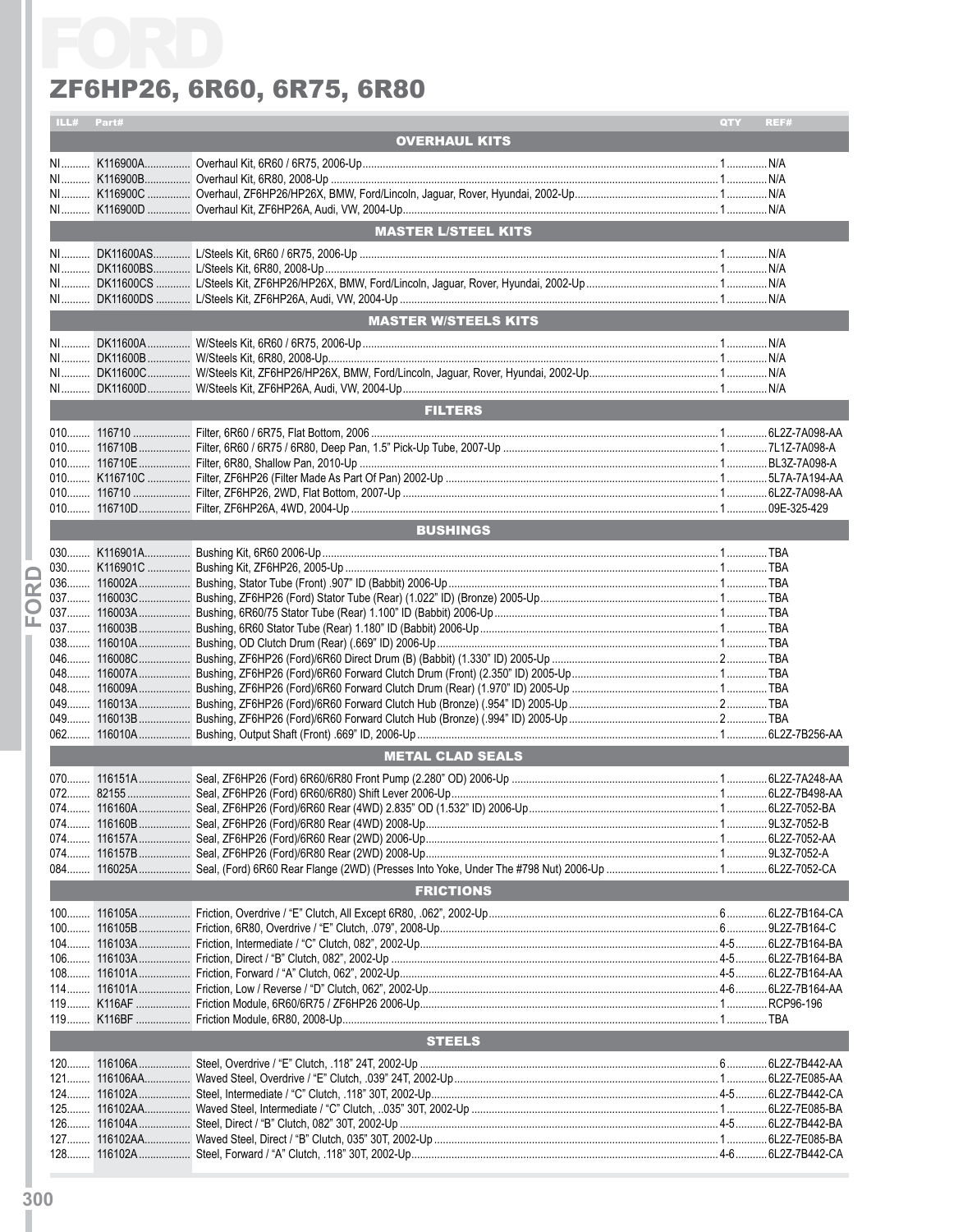| ILL# Part#<br>QTY REF# |              |                                                                                                                     |  |  |  |  |
|------------------------|--------------|---------------------------------------------------------------------------------------------------------------------|--|--|--|--|
|                        |              |                                                                                                                     |  |  |  |  |
|                        |              |                                                                                                                     |  |  |  |  |
|                        |              |                                                                                                                     |  |  |  |  |
|                        |              |                                                                                                                     |  |  |  |  |
|                        |              |                                                                                                                     |  |  |  |  |
|                        |              |                                                                                                                     |  |  |  |  |
|                        |              |                                                                                                                     |  |  |  |  |
|                        |              | <b>PRESSURE PLATES</b>                                                                                              |  |  |  |  |
| $140$                  |              |                                                                                                                     |  |  |  |  |
| 144                    |              |                                                                                                                     |  |  |  |  |
|                        |              |                                                                                                                     |  |  |  |  |
|                        |              |                                                                                                                     |  |  |  |  |
|                        |              |                                                                                                                     |  |  |  |  |
| $148$                  |              |                                                                                                                     |  |  |  |  |
| $154$                  |              |                                                                                                                     |  |  |  |  |
|                        |              |                                                                                                                     |  |  |  |  |
|                        |              |                                                                                                                     |  |  |  |  |
|                        |              |                                                                                                                     |  |  |  |  |
|                        |              |                                                                                                                     |  |  |  |  |
|                        |              |                                                                                                                     |  |  |  |  |
|                        |              | <b>SEALING RINGS</b>                                                                                                |  |  |  |  |
|                        |              |                                                                                                                     |  |  |  |  |
|                        |              |                                                                                                                     |  |  |  |  |
|                        |              |                                                                                                                     |  |  |  |  |
|                        |              |                                                                                                                     |  |  |  |  |
|                        |              |                                                                                                                     |  |  |  |  |
|                        |              |                                                                                                                     |  |  |  |  |
| $181$                  |              |                                                                                                                     |  |  |  |  |
|                        |              |                                                                                                                     |  |  |  |  |
|                        |              |                                                                                                                     |  |  |  |  |
|                        |              | <b>WASHERS &amp; BEARINGS</b>                                                                                       |  |  |  |  |
|                        |              |                                                                                                                     |  |  |  |  |
|                        | 211 116440AB |                                                                                                                     |  |  |  |  |
|                        | 211 116440AC |                                                                                                                     |  |  |  |  |
|                        |              |                                                                                                                     |  |  |  |  |
|                        |              |                                                                                                                     |  |  |  |  |
|                        |              |                                                                                                                     |  |  |  |  |
|                        |              |                                                                                                                     |  |  |  |  |
|                        |              |                                                                                                                     |  |  |  |  |
|                        |              |                                                                                                                     |  |  |  |  |
|                        |              |                                                                                                                     |  |  |  |  |
|                        | 220 116425A  |                                                                                                                     |  |  |  |  |
|                        |              |                                                                                                                     |  |  |  |  |
|                        |              |                                                                                                                     |  |  |  |  |
|                        |              | 223 116418C Bearing W/Race, ZF6HP26 (Ford) OD CI Hub To Fwd CI (.163" Thk, 2.045" OD, 1.383" ID) 2005- 5L7Z-7L495-A |  |  |  |  |
|                        |              |                                                                                                                     |  |  |  |  |
|                        |              |                                                                                                                     |  |  |  |  |
|                        |              |                                                                                                                     |  |  |  |  |
|                        |              |                                                                                                                     |  |  |  |  |
|                        |              |                                                                                                                     |  |  |  |  |
|                        |              |                                                                                                                     |  |  |  |  |
|                        |              |                                                                                                                     |  |  |  |  |
|                        |              |                                                                                                                     |  |  |  |  |
|                        |              |                                                                                                                     |  |  |  |  |
|                        |              |                                                                                                                     |  |  |  |  |
|                        |              |                                                                                                                     |  |  |  |  |
|                        |              |                                                                                                                     |  |  |  |  |
|                        |              |                                                                                                                     |  |  |  |  |
|                        |              |                                                                                                                     |  |  |  |  |
|                        |              |                                                                                                                     |  |  |  |  |
|                        |              |                                                                                                                     |  |  |  |  |
|                        |              |                                                                                                                     |  |  |  |  |
|                        |              |                                                                                                                     |  |  |  |  |

**IFor dI**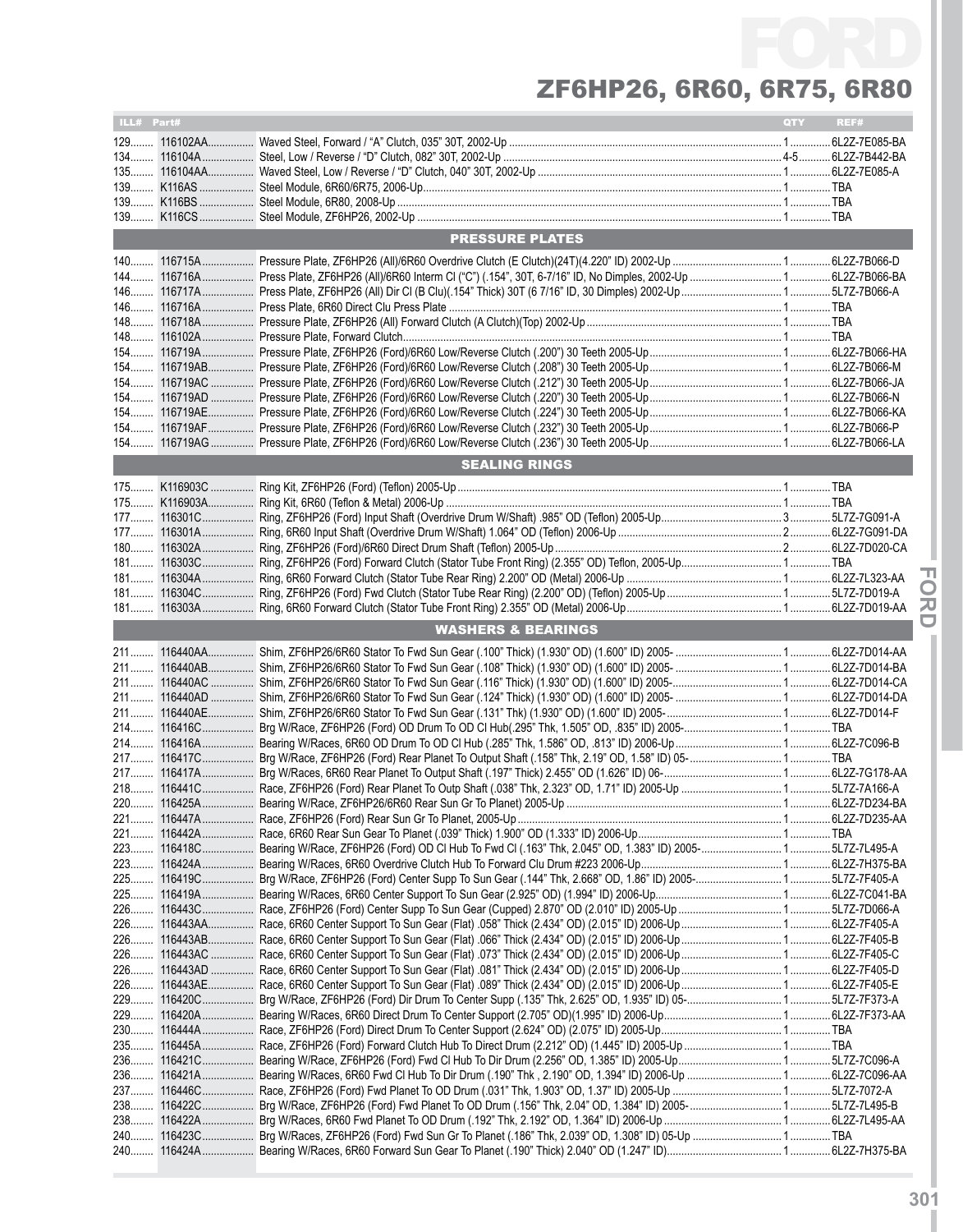|   |            | ZF6HP26, 6R60, 6R75, 6R80              |     |      |
|---|------------|----------------------------------------|-----|------|
|   | ILL# Part# |                                        | QTY | REF# |
|   |            |                                        |     |      |
|   |            |                                        |     |      |
|   |            |                                        |     |      |
|   |            |                                        |     |      |
|   |            |                                        |     |      |
|   |            |                                        |     |      |
|   |            |                                        |     |      |
|   |            |                                        |     |      |
|   |            |                                        |     |      |
|   |            |                                        |     |      |
|   |            |                                        |     |      |
|   |            |                                        |     |      |
|   |            |                                        |     |      |
|   |            |                                        |     |      |
|   |            |                                        |     |      |
|   |            |                                        |     |      |
|   |            |                                        |     |      |
|   |            |                                        |     |      |
|   |            |                                        |     |      |
|   |            |                                        |     |      |
|   |            |                                        |     |      |
|   |            |                                        |     |      |
|   |            |                                        |     |      |
|   |            | <b>GASKETS &amp; RUBBER COMPONENTS</b> |     |      |
|   |            |                                        |     |      |
|   |            |                                        |     |      |
| œ |            |                                        |     |      |
| O |            |                                        |     |      |
| ட |            |                                        |     |      |
|   |            |                                        |     |      |
|   |            |                                        |     |      |
|   |            |                                        |     |      |
|   |            |                                        |     |      |
|   |            |                                        |     |      |
|   |            |                                        |     |      |
|   |            |                                        |     |      |
|   |            |                                        |     |      |
|   |            | <b>TECHNICAL MANUALS</b>               |     |      |
|   |            |                                        |     |      |
|   |            | <b>ELECTRICAL COMPONENTS</b>           |     |      |
|   |            |                                        |     |      |
|   |            |                                        |     |      |
|   |            |                                        |     |      |
|   |            |                                        |     |      |
|   |            |                                        |     |      |
|   |            |                                        |     |      |
|   |            |                                        |     |      |
|   |            |                                        |     |      |
|   |            |                                        |     |      |
|   |            |                                        |     |      |
|   |            |                                        |     |      |
|   |            |                                        |     |      |
|   |            |                                        |     |      |
|   |            |                                        |     |      |
|   |            | <b>MISCELLANEOUS COMPONENTS</b>        |     |      |
|   |            |                                        |     |      |
|   |            |                                        |     |      |
|   |            |                                        |     |      |
|   |            |                                        |     |      |
|   |            |                                        |     |      |
|   |            |                                        |     |      |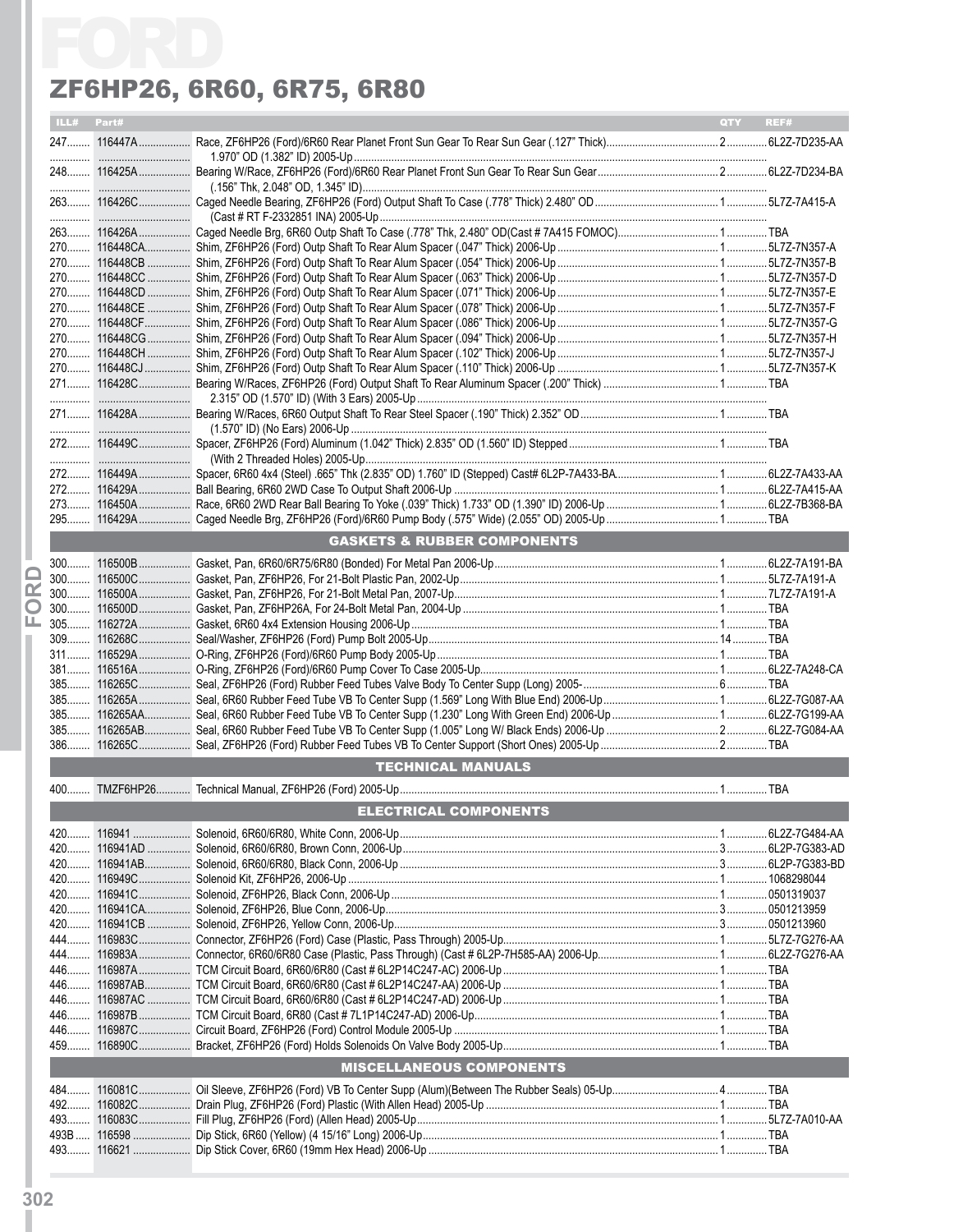| ILL# Part#                         |  |                                             | QTY | REF# |  |  |
|------------------------------------|--|---------------------------------------------|-----|------|--|--|
| <b>PUMPS &amp; PUMP COMPONENTS</b> |  |                                             |     |      |  |  |
|                                    |  |                                             |     |      |  |  |
|                                    |  |                                             |     |      |  |  |
|                                    |  |                                             |     |      |  |  |
|                                    |  |                                             |     |      |  |  |
|                                    |  |                                             |     |      |  |  |
|                                    |  |                                             |     |      |  |  |
|                                    |  |                                             |     |      |  |  |
|                                    |  |                                             |     |      |  |  |
|                                    |  |                                             |     |      |  |  |
|                                    |  |                                             |     |      |  |  |
|                                    |  |                                             |     |      |  |  |
|                                    |  | <b>DRUMS, PISTON KITS &amp; HUBS</b>        |     |      |  |  |
|                                    |  |                                             |     |      |  |  |
|                                    |  |                                             |     |      |  |  |
|                                    |  |                                             |     |      |  |  |
|                                    |  |                                             |     |      |  |  |
|                                    |  |                                             |     |      |  |  |
|                                    |  |                                             |     |      |  |  |
|                                    |  |                                             |     |      |  |  |
|                                    |  |                                             |     |      |  |  |
|                                    |  |                                             |     |      |  |  |
|                                    |  |                                             |     |      |  |  |
|                                    |  |                                             |     |      |  |  |
|                                    |  |                                             |     |      |  |  |
|                                    |  |                                             |     |      |  |  |
|                                    |  |                                             |     |      |  |  |
|                                    |  |                                             |     |      |  |  |
|                                    |  |                                             |     |      |  |  |
|                                    |  |                                             |     |      |  |  |
|                                    |  |                                             |     |      |  |  |
|                                    |  |                                             |     |      |  |  |
|                                    |  | <b>PLANETS, RING GEARS &amp; SUN GEARS</b>  |     |      |  |  |
|                                    |  |                                             |     |      |  |  |
|                                    |  |                                             |     |      |  |  |
|                                    |  |                                             |     |      |  |  |
|                                    |  |                                             |     |      |  |  |
|                                    |  |                                             |     |      |  |  |
|                                    |  |                                             |     |      |  |  |
|                                    |  |                                             |     |      |  |  |
|                                    |  |                                             |     |      |  |  |
|                                    |  |                                             |     |      |  |  |
|                                    |  |                                             |     |      |  |  |
|                                    |  |                                             |     |      |  |  |
|                                    |  |                                             |     |      |  |  |
|                                    |  |                                             |     |      |  |  |
|                                    |  |                                             |     |      |  |  |
|                                    |  |                                             |     |      |  |  |
|                                    |  |                                             |     |      |  |  |
|                                    |  |                                             |     |      |  |  |
|                                    |  |                                             |     |      |  |  |
|                                    |  | <b>CENTER SUPPORTS &amp; SHAFTS</b>         |     |      |  |  |
|                                    |  |                                             |     |      |  |  |
|                                    |  |                                             |     |      |  |  |
|                                    |  |                                             |     |      |  |  |
|                                    |  |                                             |     |      |  |  |
|                                    |  |                                             |     |      |  |  |
|                                    |  |                                             |     |      |  |  |
| 678                                |  |                                             |     |      |  |  |
|                                    |  |                                             |     |      |  |  |
|                                    |  |                                             |     |      |  |  |
|                                    |  |                                             |     |      |  |  |
|                                    |  | <b>VALVE BODIES &amp; VALVE BODY PLATES</b> |     |      |  |  |
|                                    |  |                                             |     |      |  |  |
|                                    |  |                                             |     |      |  |  |
|                                    |  |                                             |     |      |  |  |
|                                    |  |                                             |     |      |  |  |
|                                    |  |                                             |     |      |  |  |

**IFor dI**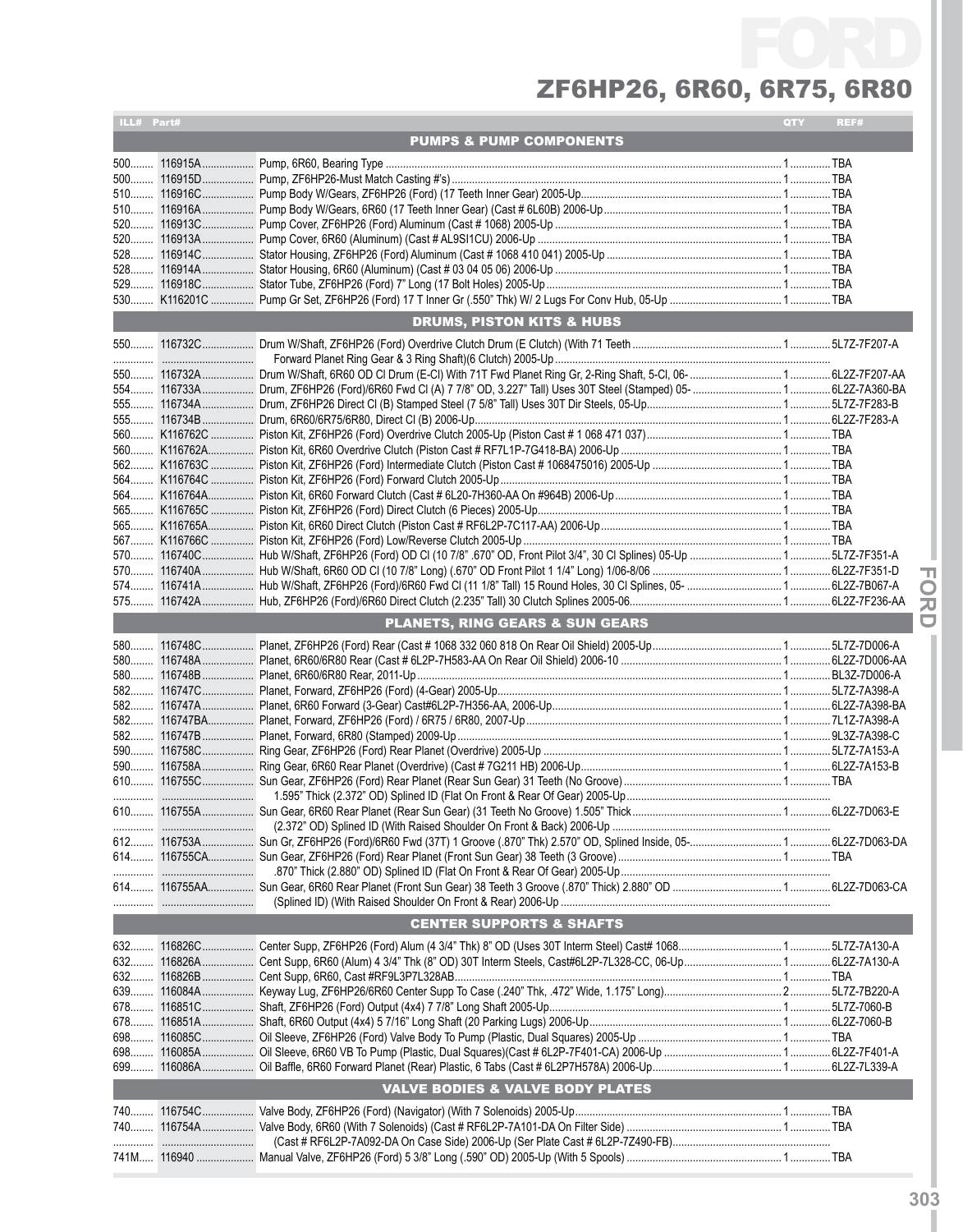|            | ZF6HP26, 6R60, 6R75, 6R80           |     |      |
|------------|-------------------------------------|-----|------|
| ILL# Part# |                                     | QTY | REF# |
|            |                                     |     |      |
|            |                                     |     |      |
|            |                                     |     |      |
|            |                                     |     |      |
|            |                                     |     |      |
|            |                                     |     |      |
|            |                                     |     |      |
|            |                                     |     |      |
|            |                                     |     |      |
|            | <b>CASES, PANS &amp; HOUSINGS</b>   |     |      |
|            |                                     |     |      |
|            |                                     |     |      |
|            |                                     |     |      |
|            |                                     |     |      |
|            |                                     |     |      |
|            |                                     |     |      |
|            |                                     |     |      |
|            |                                     |     |      |
|            |                                     |     |      |
|            |                                     |     |      |
|            | PISTONS, SNAP RINGS & MISCELLANEOUS |     |      |
|            |                                     |     |      |
|            |                                     |     |      |
|            |                                     |     |      |
|            |                                     |     |      |
|            |                                     |     |      |
|            |                                     |     |      |
|            |                                     |     |      |
|            |                                     |     |      |
|            |                                     |     |      |
|            |                                     |     |      |
|            |                                     |     |      |
|            |                                     |     |      |
|            |                                     |     |      |
|            |                                     |     |      |
|            |                                     |     |      |
|            |                                     |     |      |
|            |                                     |     |      |
|            |                                     |     |      |
|            |                                     |     |      |
|            |                                     |     |      |
|            |                                     |     |      |
|            |                                     |     |      |
|            |                                     |     |      |
|            |                                     |     |      |
|            |                                     |     |      |
|            |                                     |     |      |
|            |                                     |     |      |
|            |                                     |     |      |
|            |                                     |     |      |
|            |                                     |     |      |
|            |                                     |     |      |
|            |                                     |     |      |
|            |                                     |     |      |
|            |                                     |     |      |
|            |                                     |     |      |
|            |                                     |     |      |
|            |                                     |     |      |
|            |                                     |     |      |
|            |                                     |     |      |